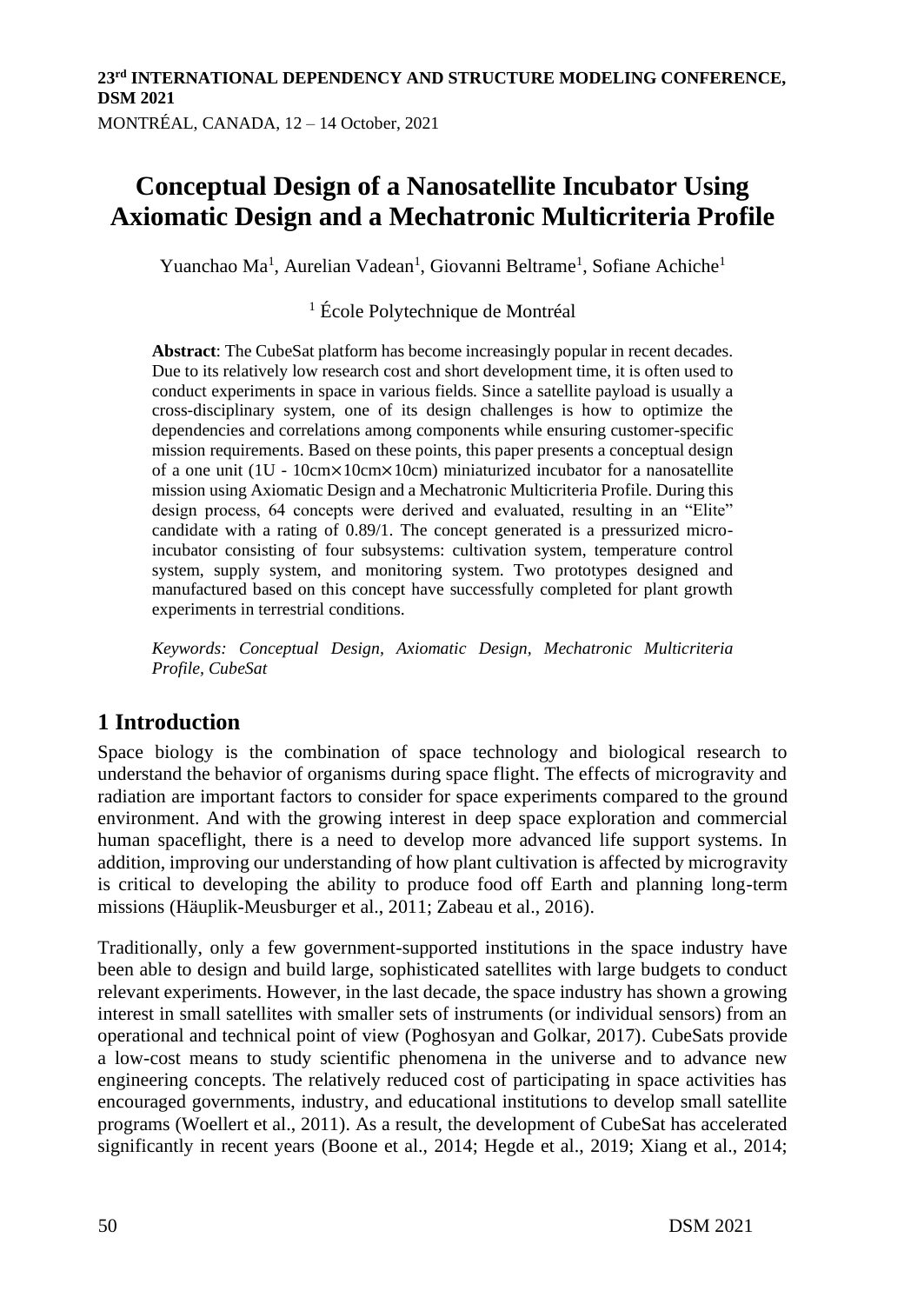Zabeau et al., 2016). In addition, advances in miniaturization of commercial off-the-shelf (COTS) device in various fields such as telecommunications, electronics, sensors, and instrumentation have stimulated the development of small space missions based on the CubeSat standard (Lee et al., 2009). These advances have allowed payloads to perform a variety of measurements and experiments on CubeSat with many small COTS autonomous instruments and systems (Kramer and Cracknell, 2008).

The paper describes a research work involving the conceptual design of an intelligent automated miniaturized incubator system that can perform experiments and autonomously cultivate plants on the CubeSat platform. First, given the specific experimental goals of the satellite payload, it was particularly important to meet the customized design requirements needed for it. (Kulak et al., 2010) stated that there is a wide variety of customer requirements that influence decision makers to find the most suitable alternative in many product and system design decisions. Therefore, the accurate interpretation of customer requirements into specific design parameters is a major challenge for design tasks. To address this problem, this paper firstly uses the Axiomatic Design (AD) approach to obtain different feasible solutions for further evaluation and decision-making. The next step then involves the complex task of space system design. Both (Lubián-Arenillas et al., 2019) and (Hegde et al., 2019) mentioned that during the CubeSat design process, subsystems are usually designed simultaneously, while considering the compatibility between subsystems and their synergistic effects. In addition, nanosatellite missions usually consist of small teams and their pre-operational phase is usually short. It follows that it is one of the important elements to identify and correct errors earlier in the design process, thus reducing the overall design time (Lubián-Arenillas et al., 2019). In summary, this is the step where we need a fast, concise, and efficient method, while taking into account the coupling between the subsystems in a well-thought-out way, in order to obtain a reliable and optimal solution. Moreover, give that it covers COTS components from various disciplines such as electrical engineering, mechanical engineering, software engineering and control engineering (ESA, 2016), and such a system also meets the definition of mechatronic systems by (Rzevski, 2014). We therefore chose the Mechatronic Multicriteria Profile (MMP) including five main criteria (Machine Intelligence Quotient, Reliability, Complexity, Flexibility, and Cost of manufacturing and production) proposed by (Mohebbi et al., 2014, 2018) for mechatronic concept evaluation in the conceptual design phase. In the decision phase, a quantitative evaluation method is used to generate evaluation index by fuzzy measures and Choquet Integral to rank the generated feasible concepts and select the "Elite" set among the design solutions.

This paper is structured as follows. Section 2 describes the design methodology and process, followed by Section 3, which presents the final concept and results of the ground tests obtained through the proof-of-concept product. Finally, we conclude the work in Section 4.

### **2 Design methodology and process**

Figure 1 illustrates the general idea of the method, and each step of the method is described in detail in this section. After identifying the design requirements, the whole approach starts by generating the different design alternatives by respecting the two axioms of AD. Then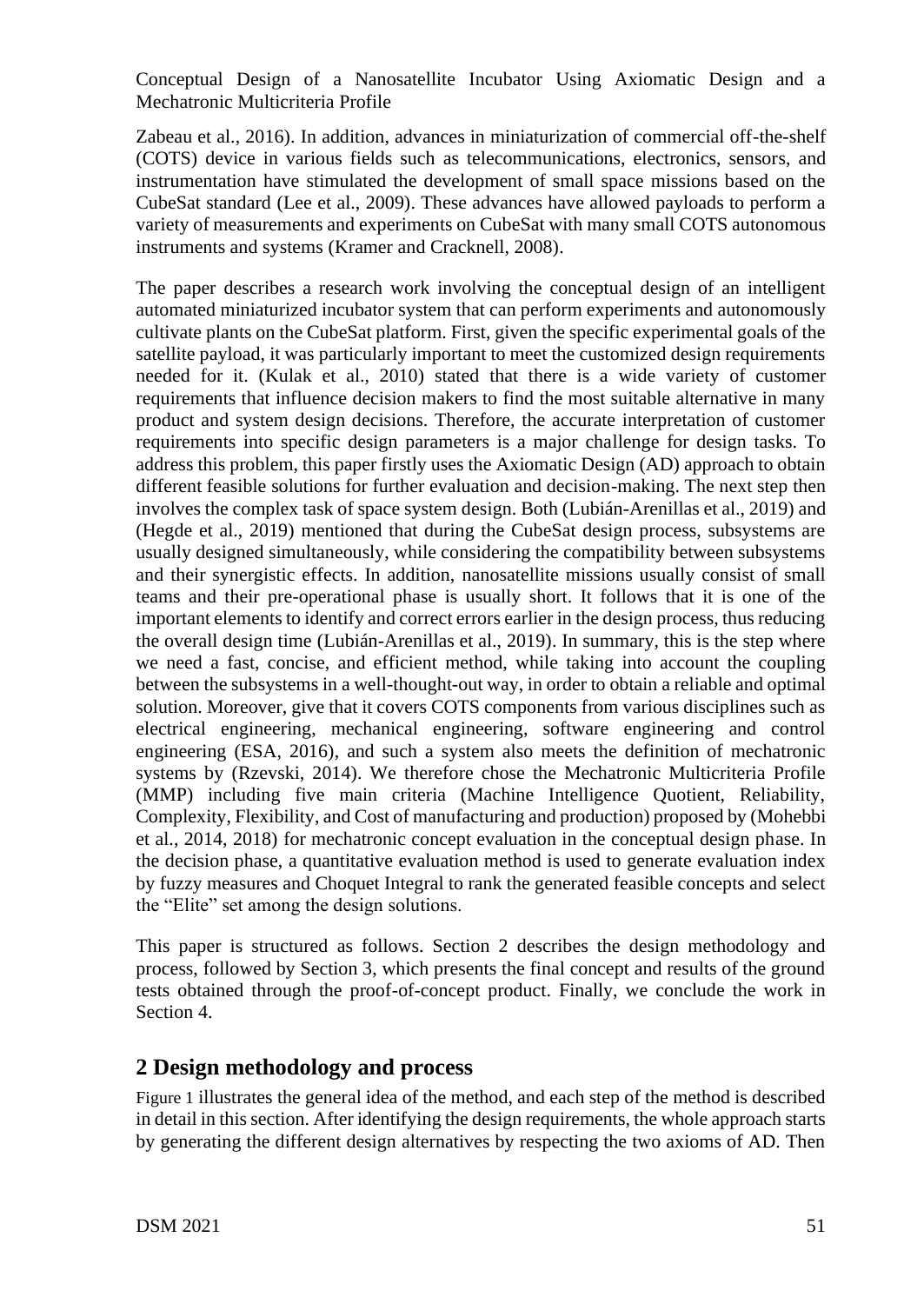the different concepts are evaluated separately for each of the five sub-criteria according to the MMP developed by (Mohebbi et al., 2014, 2018). Finally, the Global Concept Score (GCS) of each solution are obtained by fuzzy measures and Choquet Integral, and the optimal solution is obtained after comparison.



Figure 1 The proposed evaluation method

#### **2.1 Concept generation by Axiomatic Design**

Axioms are general principles which are obvious practical situations and cannot be proven correct, but they have no counter examples (Suh and Sekimoto, 1990). In 1990, Axiomatic Design was proposed by (Suh, 1990) and since then it has been widely used to solve complex design problems, especially in preliminary conceptual phase. AD provides a systematic approach to implement scientific solutions that respect both independence axiom and information axiom. The design process is referred to as a hierarchical mapping from a high level of abstraction to a more concrete and appropriate solution. In AD, there are four distinct design domains: Customer Attributes (CA), Functional Requirements (FR), Design Parameters (DP), and Process Variables (PV). PV would not be considered in this article since we are only focusing on the conceptual design of a mechatronic system.

An accurate analysis of design requirements has a considerable impact on the definition of design parameters and the choice of alternatives. The first step in AD is to coordinate and translate all design requirements into CAs. Our design requirements include design constraints as well as experimental parameters. Since our incubator will be a one unit (1U) CubeSat payload, the relevant constraints are indicated in CA1 in Table 1. The experimental specifications and the experimental protocol have been clearly stated in (Ma, 2018). Here we translate them into CA2 in Table 1. To ensure successful germination and growth of plants, parameters such as air and pressure, nutrient solution, illumination, and temperature must be maintained during the experiment. In addition, the environmental parameters inside the incubator need to be monitored for further analysis of the entire growth process.

Figure 2.a shows the AD domains involved in this design. Constraints in AD represent the bounds on an acceptable solution (Suh, 1990). Thus, CA1.X are interpreted as constraints Cs on FRs and DPs, and the subsequent analysis process and the final generated concepts must respect these constraints Cs. Then, the definition of the first level of FRs is completed by an injective transformation from CA2 to FRs. The application of the first axiom can then be described in terms of a Design Matrix (DM) corresponding to the relationship between FRs and DPs at the same level:

$$
\{FR_S\} = [DM]\{DP_S\}:\qquad\qquad Uncoupled: [DM] = \begin{bmatrix} X & 0 \\ 0 & X \end{bmatrix};\qquad(1)
$$

Decoupled: 
$$
[DM] = \begin{bmatrix} X & 0 \\ X & X \end{bmatrix}
$$
; Coupled:  $[DM] = \begin{bmatrix} X & X \\ X & X \end{bmatrix}$ . (2)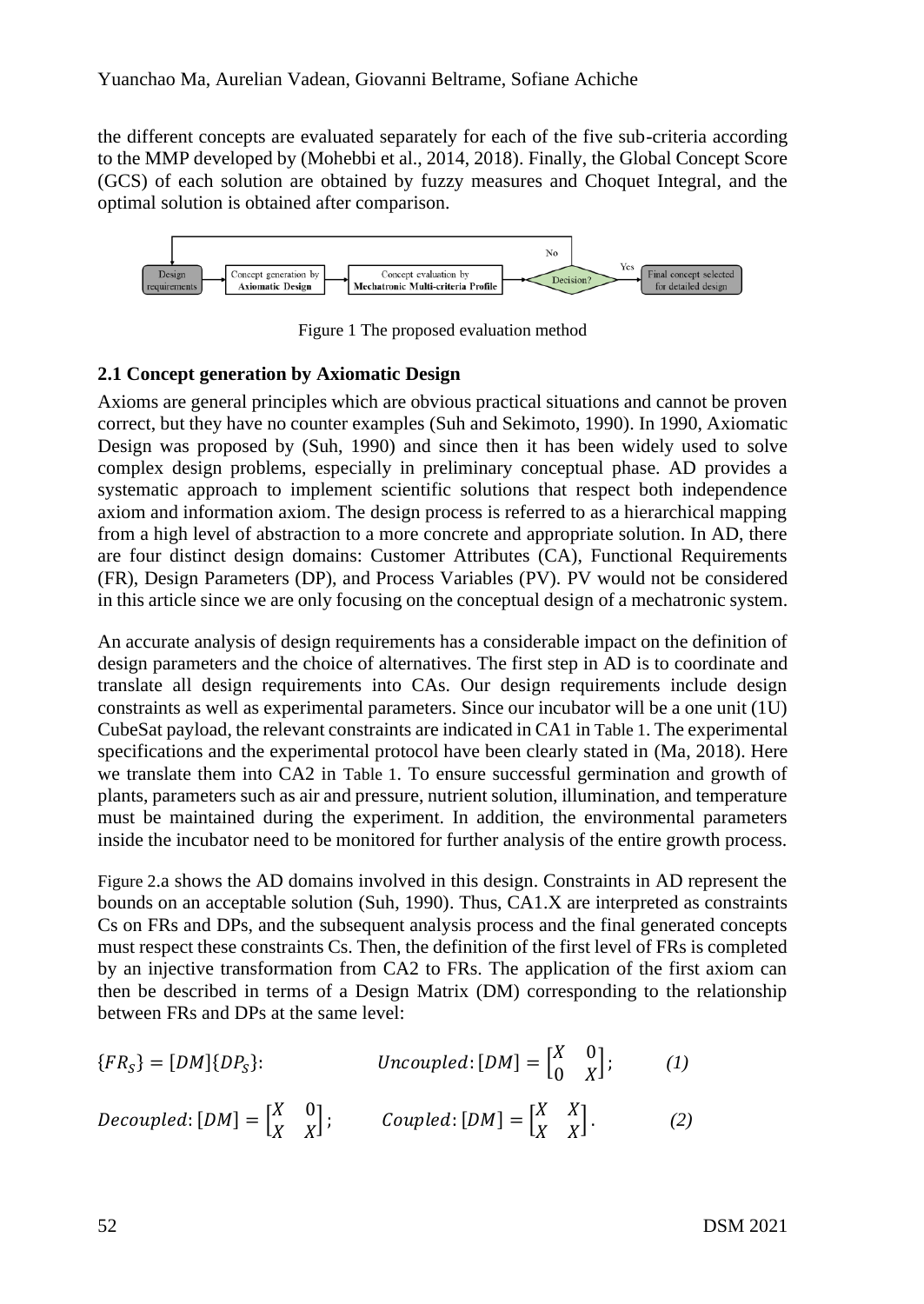| CAs |        | Description                | Details                                          |  |
|-----|--------|----------------------------|--------------------------------------------------|--|
| CA1 | $= Cs$ | Design constraints         | 1U CubeSat                                       |  |
|     | CA1.1  | Maximum volume             | $86mm \times 97mm \times 97mm$                   |  |
|     | CA1.2  | Maximum weight             | $1.33$ kg                                        |  |
|     | CA1.3  | Maximum power              | 2.5 W                                            |  |
|     | CA1.4  | Maximum operating voltage  | 3.3V                                             |  |
|     | CA1.5  | Preferred sensor interface | I2C                                              |  |
| CA2 |        | Experimental parameters    | Plant growth experiment                          |  |
|     | CA2.1  | Air and pressure           | 100 KPa $\pm$ 10%                                |  |
|     | CA2.2  | Nutrient solution          | Flow rate: $0.15$ ml/s and<br>$0.015$ ml/s       |  |
|     | CA2.3  | Illumination               | $200 \mu \text{mol}/(\text{m}^2 \cdot \text{s})$ |  |
|     | CA2.4  | Temperature                | $26 °C \pm 2 °C$                                 |  |
|     | CA2.5  | Parameters to be monitored | $CO2, O2$ , pressure,<br>humidity, temperature   |  |

Table 1 Design requirements: CAs of AD



(a) Design domains involved in this study (b) Different levels between FRs and DPs

#### Figure 2 Axiomatic Design: consecutive mapping between subdomains

A concept with low coupling (uncoupled or decoupled) will be preferred. As shown in Figure 2.b, we can then follow the independence axiom to derive the relevant subsystems and components with low coupling from the continuous mapping between FRs and DPs. Also, (Tang et al., 2009) pointed out that for an FR there may be more than one corresponding DP and several solutions may satisfy the functional independence axiom. This paper is a good example of multiple available COTS products for the same DP. We can see from Figure 2.b that DP1.1 can have both DP1.1' and DP1.1'' as possible products to choose from. And the combination of these different DP alternatives with each other becomes the conceptual design solution that needs to be evaluated by MMP.

The complete derivation process and results of the AD of our design process can be found in the work presented in (Ma, 2018). The next step is to use the results obtained from AD to form the concept. The generation of design alternatives was performed after the designer carefully identified feasible COTS devices that respect all the constraints Cs previously identified, as shown in Figure 3. However, some subcomponents have no alternatives (e.g., fans) or were preselected (e.g., ceramic tubes and soil pack for the experiment; camera, housing material PEEK and EPS for satellite) and some would be customized (e.g., PCB, container, mechanical condenser). Therefore, these components are not considered when using the MMP method. All optional COTS alternatives are shown in the "Alternatives" row. With these alternatives, we have been able to generate 64 concepts to evaluate. In the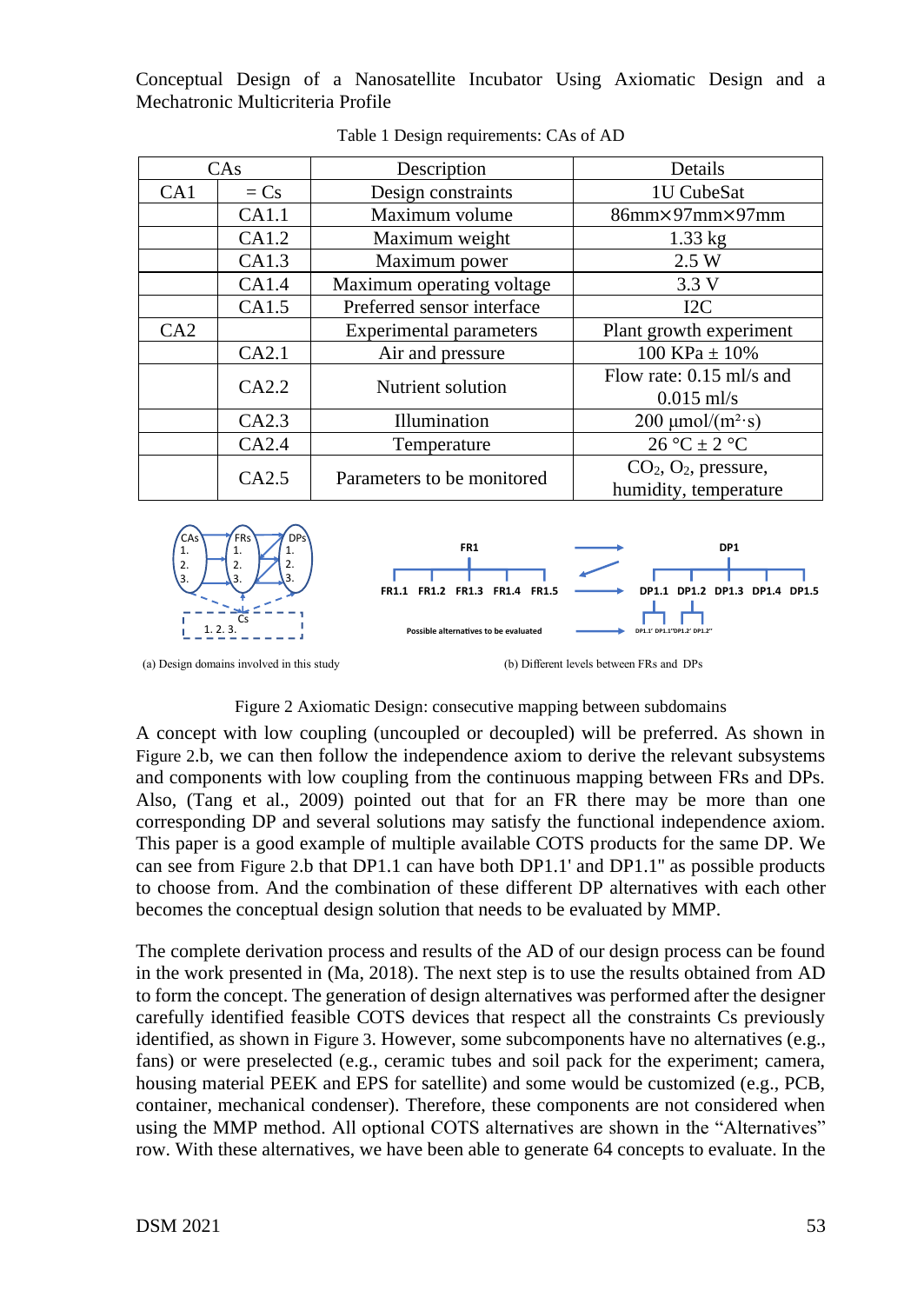next paragraphs, in order to simplify the presentation, we have chosen to study 4 concepts shown in Table 2 to demonstrate the MMP approach.



Figure 3 Concepts generated by AD and possible alternatives to be developed by MMP

|                        | <b>Concept 1</b> | <b>Concept 2</b> | Concept 3       | <b>Concept 4</b>   |
|------------------------|------------------|------------------|-----------------|--------------------|
| <b>Gas sensors</b>     | $Analog+ADC$     | 12 <sub>C</sub>  | 12 <sub>C</sub> | Analog+ADC         |
| <b>Environmental</b>   | $PT+HT$          | <b>PHT</b>       | <b>PHT</b>      | $PT+HT$            |
| sensors                |                  |                  |                 |                    |
| <b>Thermal</b>         | $Kapton +$       | Thermistors      | $Kapton +$      | <b>Thermistors</b> |
| module                 | Peltier          |                  | Peltier         |                    |
| Pump                   | Peristaltic      | Diaphragm        | Diaphragm       | Peristaltic        |
| <b>LED</b>             | White            | Red+Blue         | White           | Red+Blue           |
| <b>Flow controller</b> | Solenoid valve   | Solenoid valve   | <b>PWM</b>      | <b>PWM</b>         |

Table 2 Four concepts to be evaluated with MMP

### **2.2 Concept evaluation by Mechatronic Multicriteria Profile**

After all possible alternatives have been obtained using AD, the next task is to determine the "Elite" design by comparing the different sets of components. An optimal mechatronic design requires an accurate and systematic design evaluation step. Obtaining the best solution is a very complex task if the performance parameters involved are not determined and their joint impact considered. And this process includes comparison and decisionmaking (Ullman, 2010). In order to form an integrated and systematic evaluation approach, (Mohebbi et al., 2018) identified the most important criteria and their associated subcriteria to form an index vector called MMP:

 $MMP = [MIQ\ RS\ CX\ FX\ CT]^T$ *(3)*

It is composed of five normalized elements including machine intelligence quotient (MIQ), system reliability (RS), design complexity (CX), system flexibility (FX) and production cost (CT). Figure 4 depicts the MMP, and all the corresponding sub-criteria used in this design. Specifically, the Fault Tree Analysis (FTA) approach is combined with the MMP in this paper for the system reliability, as spatial systems require a critical level of reliability analysis(Bidner, 2010; Stamatelatos et al., 2002). Numerical determinations of the rest criteria and their sub-criteria are calculated with reference to the original MMP method.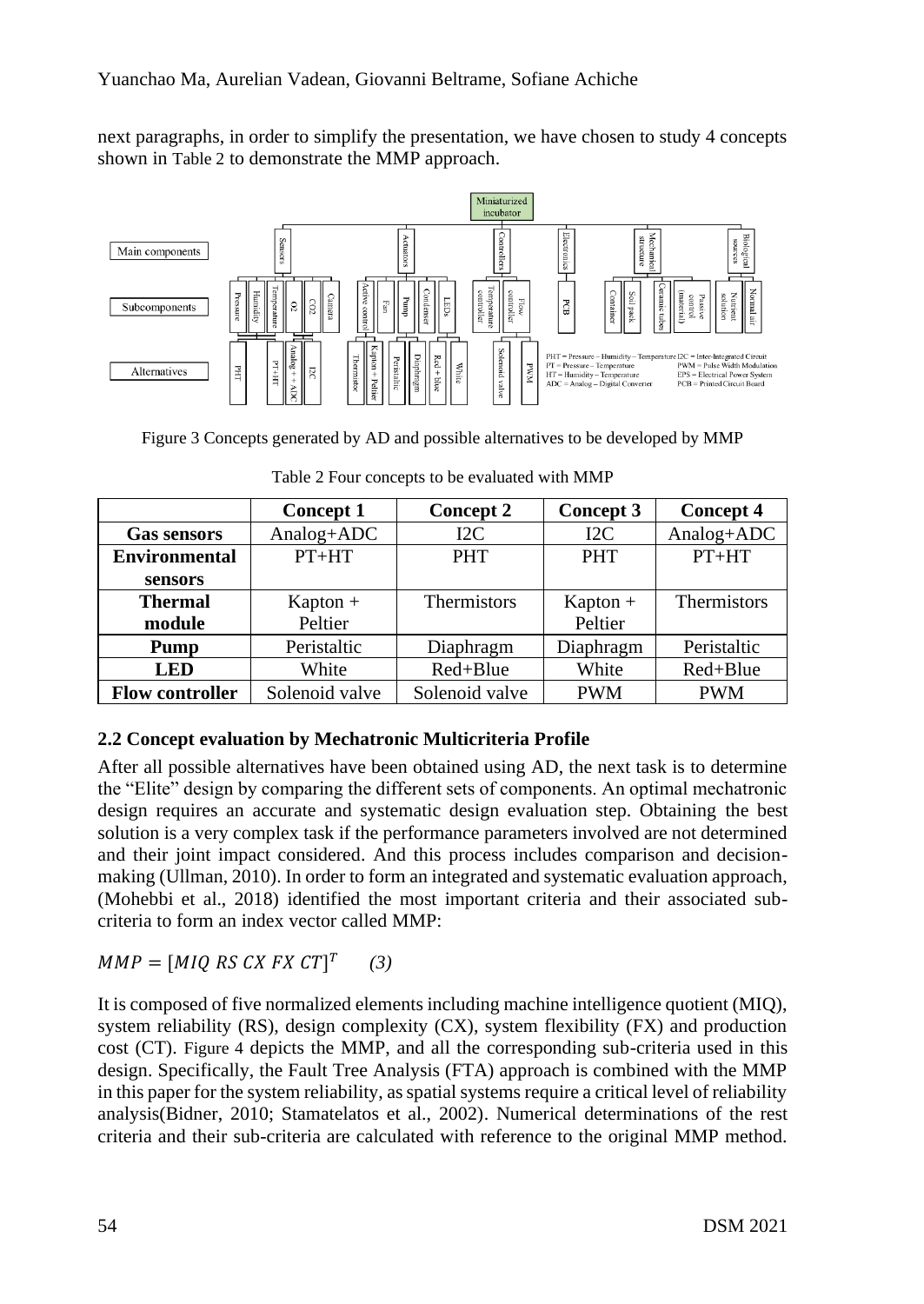We define  $x_i$  as the parameters used in calculating a criterion or a sub-criterion i. The normalized value of the criterion  $x_i^*$  is calculated by function  $f()$ :





Figure 4 MMP and all sub-criteria

After determining and normalizing each sub-criterion, the value of each major criterion is evaluated by linear summation using a weighting factor as follows:

$$
m_i = \sum_{j=1}^n \omega_j \,\rho_i^* \tag{5}
$$

where  $\rho_i^*$  is the normalized value of each sub-criterion, *n* is the total number of subcriteria, and  $\omega_j$  is the weight assigned by the designer associated with each sub-criterion.



Figure 5 Concept 1 - Fault Tree Analysis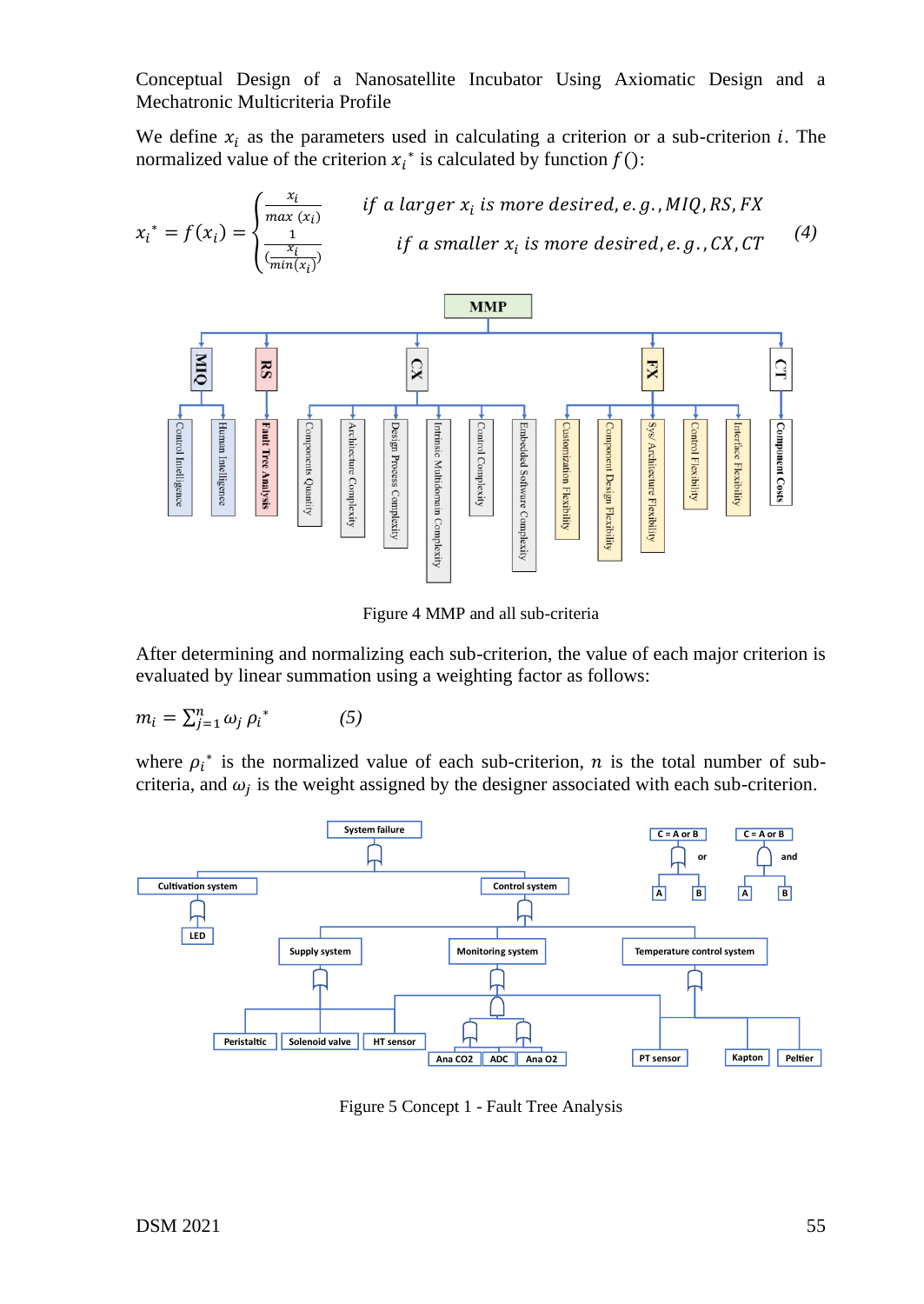| <b>LED</b>     | 50000        | Analog $O_2$ | 43800        |
|----------------|--------------|--------------|--------------|
| Peristaltic    | 2300         | ADC          | $6.78E + 07$ |
| Solenoid valve | $2.5E+08$    | PT sensor    | $3.33E + 08$ |
| HT sensor      | $6.90E + 08$ | Kapton       | 20000        |
| Analog $CO2$   | 175200       | Peltier      | 200000       |

Table 3 Mean time of failure (hours) of each component of Concept 1

Given the limited space, the detailed calculation process for each sub-criterion is not presented in this paper but is available in (Ma, 2018). Here we show the calculation process of the criteria RS since it is different from the original MMP. Figure 5 shows the FTA of the entire system of Concept 1. Table 3 shows the mean time to failure (MTTF) of each component evaluated in Concept 1. The probabilities of failure of each component  $Pr(A)$  and each system  $Pr(C)$  are then calculated by:

$$
Pr(A) = 1 - e^{-\lambda_A t}, \lambda_A = \frac{1}{MTF}; PR(C) = \begin{cases} PR(A) + PR(B), if "or" \\ PR(A) \times PR(B), if "and" \end{cases} (6)
$$

with  $t = 7 \times 24 \times 6 \approx 1000$ *H*, since the scientific experiment lasts a maximum of 6 weeks. Thus, by considering the equation  $(4)$ , the  $RS_1^*$  of Concept 1 is calculated by:

$$
RS_1^* = \frac{1 - Pr(System \, Failure)}{max \, (RS_i)} = \frac{1 - 0.09}{0.98} = 0.93 \quad (7)
$$

Then, the next step is to obtain the aggregate measurements using the Choquet Integral, which have been applied and proven to be accurate and reliable in multicriteria design problems(Mohebbi et al., 2014, 2018). Thus, the index for evaluating the performance of a system is defined as the global concept score (GCS):

$$
GCS = C_{\mu}(m_1^*, m_2^*, m_3^*, m_4^*, m_5^*) \quad (8)
$$

With  $C_{\mu}$  representing the Choquet Integral and  $m_i^*$  representing the normalized values of  $i<sup>th</sup>$  MMP criterion. For the Choquet Integral method, the weighting factor of a subset of criteria is represented by a fuzzy measure on the universe  $N$  satisfying the following fuzzy measure equations  $\mu$ ():

$$
\mu(\emptyset) = 0, \mu(N) = 1, A \subseteq B \subseteq N \to \mu(A) < \mu(B) \quad (9)
$$

With  $A$  and  $B$  representing the fuzzy sets. Thus, GCS can be represented as follows:

$$
CGS = C_{\mu}(m_1^*, m_2^*, m_3^*, m_4^*, m_5^*) = \sum_{i=1}^5 \phi(\mu, i) m_i^* - \frac{1}{2} \sum_{i=1, j=1}^5 I(\mu, ij) |m_i^* - m_j^*| \quad (10)
$$

With  $\phi(\mu, i)$  representing the importance of criterion i and  $I(\mu, i)$  representing the interaction index between criteria  $i$  and  $j$ . In this study case, these two fuzzy metrics were obtained by questionnaire collection (Ma, 2018) from 10 researchers specializing in nanosatellite system design. They all responded to all 15 fuzzy measures  $\phi(\mu, i) = \phi_i$ and  $I(\mu, i j) = I_{i,i}$ , and the aggregate results are shown in Table 4. Table 5 briefly gives the evaluation results for each sub-criterion of the proposed concept.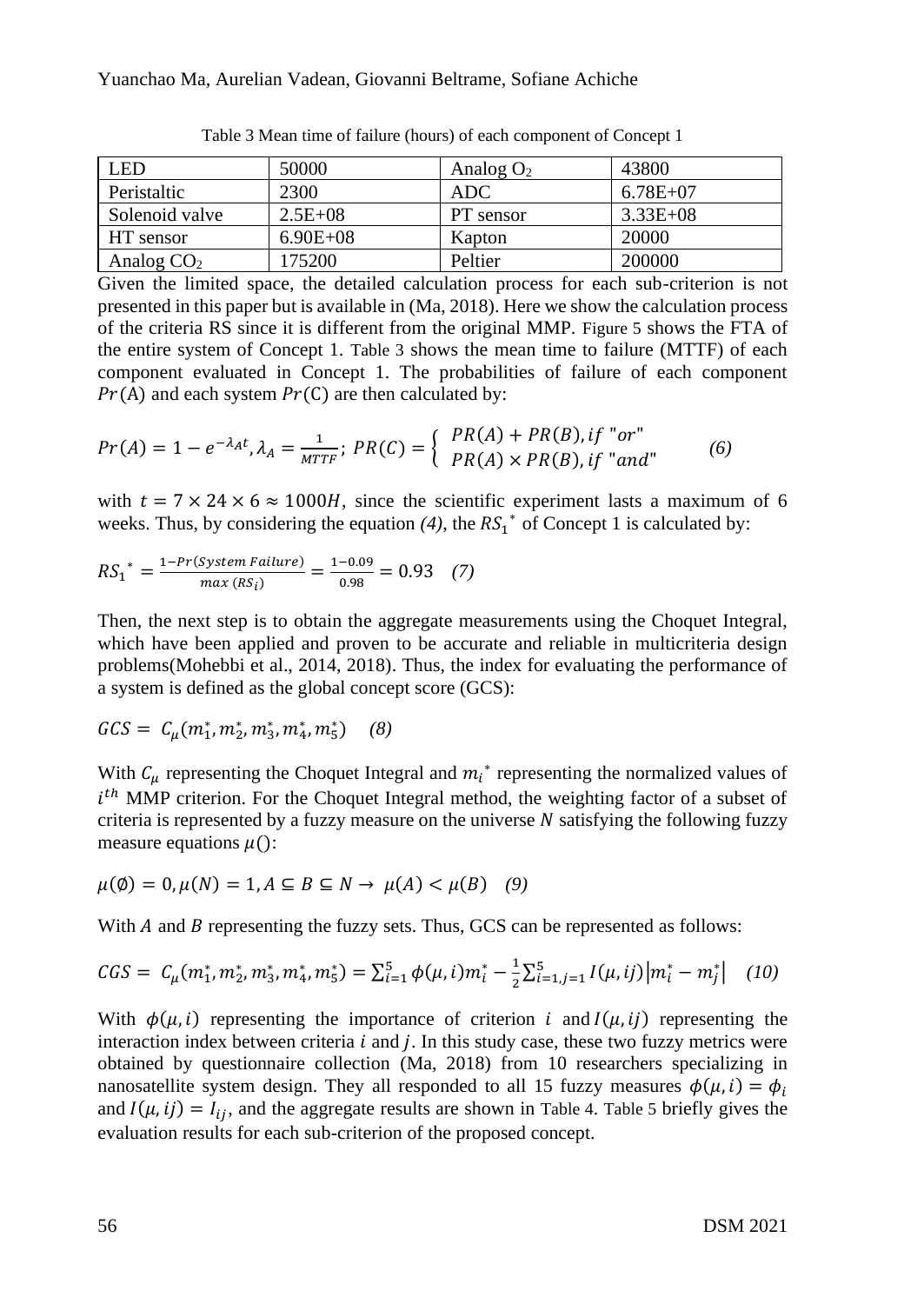| $\phi_1 = 0.18$ | $\phi_2 = 0.28$ | $\phi_3 = 0.21$  | $\phi_4 = 0.18$ | $\phi_5 = 0.15$         |
|-----------------|-----------------|------------------|-----------------|-------------------------|
|                 | $I_{12} = 0.4$  | $I_{13} = -0.23$ | $I_{14} = 0.39$ | $I_{15} = -0.16$        |
|                 |                 | $I_{23} = 0.57$  | $I_{24} = 0.11$ | $I_{25} = -0.20$        |
|                 |                 |                  | $I_{34} = 0.22$ | $I_{35} = 0.64$         |
|                 |                 |                  |                 | $-0.30$<br>$I_{45} = -$ |

Table 4 Fuzzy measurement parameters according to the ten questionnaires

|     | Concept 1 | Concept 2  | Concept 3 | Concept 4 |
|-----|-----------|------------|-----------|-----------|
| MIQ | 0.52      | 0.94       | 0.44      | 0.99      |
| RS  | 0.93      | 0.96       | 0.91      | 0.97      |
| СX  | 0.70      | 0.75       | 0.77      | 0.89      |
| FX  | 1.00      | 0.78       | 0.85      | 0.93      |
| CT  | 0.59      | 0.68       | 0.94      | 0.63      |
| GCS | 0.58      | $\rm 0.80$ | 0.61      | 0.89      |

Table 5 MMP sub-criteria indices and the GCS of four concepts

# **3 Results and discussion**

With the GCS in Table 5, we can easily conclude that concept 4 is the "Elite" concept among these four option set choices, with a GCS equal to 0.89. This system consists of the following parts: two analog gas sensors for  $O_2$  and  $CO_2$  with two analog-digital converters, a humidity-temperature sensor, a pressure-temperature sensor, thermistors, red and blue LEDs, peristaltic pump with a PWM controller to for flow control.

Furthermore, by looking at Table 4, we can see that reliability and complexity are the two criteria recognized by the ten researchers as relatively important in this design, with  $\phi_2$  = 0.28 and  $\phi_3 = 0.21$ . Meanwhile, Concept 4 has the highest RS and CX indices of all the selected concepts. This confirms the results of the questionnaire that a more reliable and less complex design is the ideal design for an incubator that conducts experiments in space. Concept 4 also performs quite well in terms of machine intelligence and flexibility compared to the other concepts. In terms of cost, our design was for a single specific task, so this criterion was considered relatively the least important among the 10 respondents to the questionnaire. Thus, for this type of incubator design, the impact of cost is quite limited within reason.



Figure 6 Final system proposed for the conceptual design phase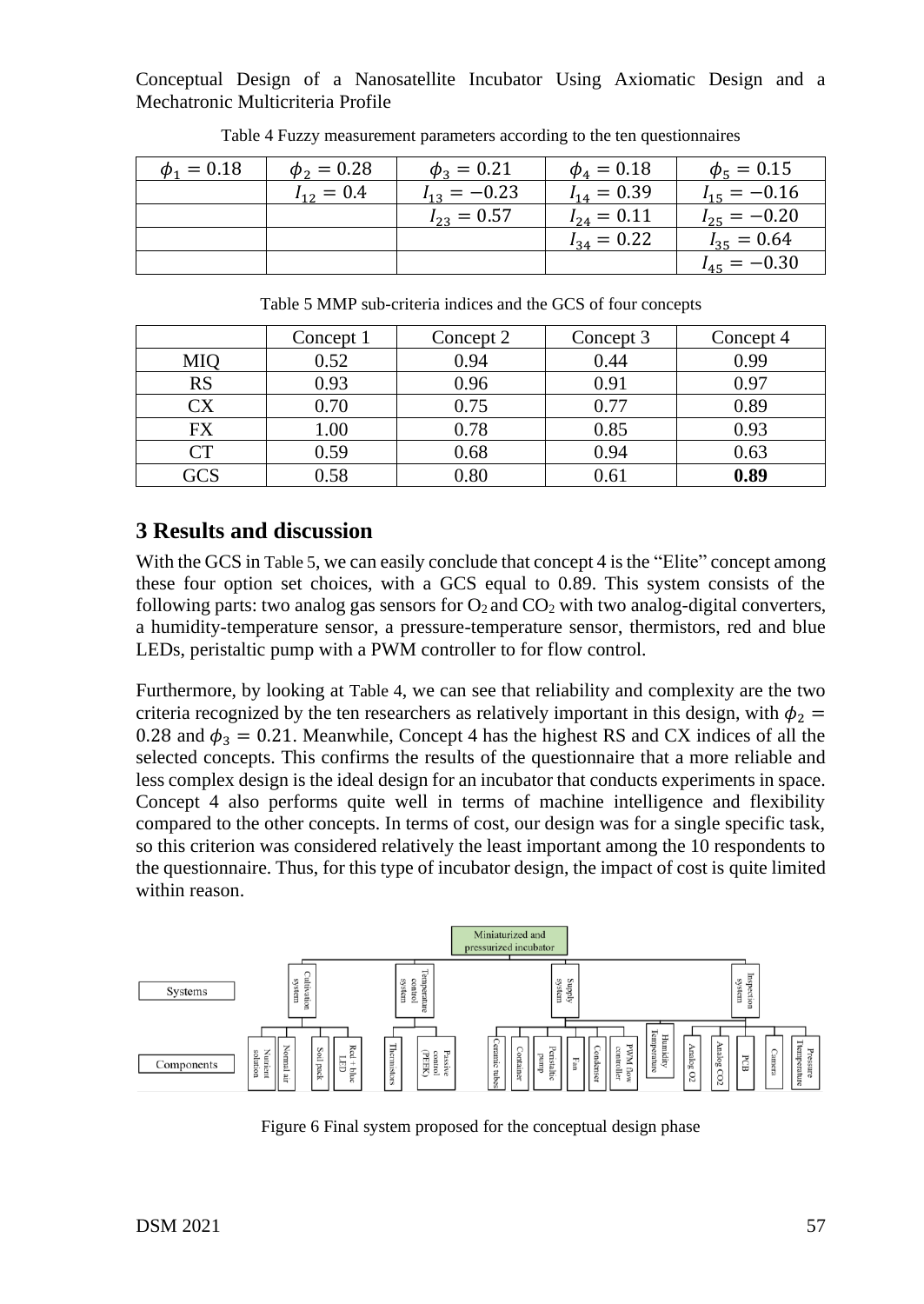Finally, combining the MMP result with the AD result, the proposed system for the conceptual design phase is shown in Figure 6. Thus, the final concept is a pressurized system consisting of four systems that answer the CAs defined at the beginning: (1). Cultivation system: this is a pressurized system including normal air (CA2.1). It includes red and blue LEDs as the source of illumination (CA2.3); (2). Temperature control system: the temperature is actively controlled by the thermistors, and the housing material PEEK is used as passive control to ensure insulation (CA2.4); (3). Supply system: it contains peristaltic pumps and porous tubes for nutrient delivery, as well as fans and mechanical condensers for water vapor recovery. The supply rate is controlled by a PWM controller using data from the humidity sensor. (CA2.2); (4). Monitoring system: gas concentrations are recorded by analog gas sensors and ADCs. System temperature, humidity, and pressure data are recorded in real time by environmental sensors to control the system and for scientific research. (CA2.5); (5). All components chosen for the design respect the constraints Cs. Based on the results of this conceptual design, the team later performed a detailed layout design (Law-Kam Cio et al., 2021) and built one 1U proof-of-concept and one 2U prototype that were successfully tested in plant growth experiments under terrestrial conditions to verify the feasibility of the design (Trouillefou et al., 2021).

# **4 Conclusion**

In conclusion, this paper presented the conceptual design of a miniaturized incubator for a biological experiment in a nanosatellite using a synthetic design method using Axiomatic Design and a Mechatronic Multicriteria Profile. Axiomatic Design aids the designer to obtain relevant design attributes through an accurate analysis of project specifications and provides a systematic and hierarchical design approach to derive a portfolio of potential alternatives. Based on this, the Mechatronic Multicriteria Profile index supports the designers to numerically calculate five criteria including machine intelligence, reliability, complexity, flexibility, and production cost. A total of 64 concepts were then evaluated and a Global Concept Score was generated by combining the fuzzy measures and the Choquet Integral. The comparison resulted in an "Elite" solution with a score of 0.89/1. Combined with the results of the Axiomatic Design, a pressurized micro-incubator consisting of four subsystems (cultivation system, temperature control system, supply system and inspection system) was finally obtained.

### **References**

- Bidner, F., 2010. Fault Tree Analysis of the HERMES CubeSat. University of Colorado at Boulder, USA.
- Boone, T., Cohen, A., Chin, M., Chinn, T., Friedericks, C., Jackson, E., Keyhan, M., Lera, M., Matin, A., Mayer, D., 2014. E. coli AntiMicrobial Satellite (EcAMSat): Science Payload System Development and Test, Proceedings of the AIAA/USU Conference on Small Satellites,Pre-Conference: CubeSat Developers' Workshop.
- ESA, E., 2016. Tailored ecss engineering standards for in-orbit demonstration cubesat projects. ESA, ESTEC: Noordwijk, The Netherlands.
- Häuplik-Meusburger, S., Peldszus, R., Holzgethan, V., 2011. Greenhouse design integration benefits for extended spaceflight. Acta Astronautica 68, 85-90.
- Hegde, K.M., Abhilash, C., Anirudh, K., Kashyap, P., 2019. Design And Development Of RVSAT-1, A Student Nano-satellite With Biological Payload, 2019 IEEE Aerospace Conference. IEEE, pp. 1-14.